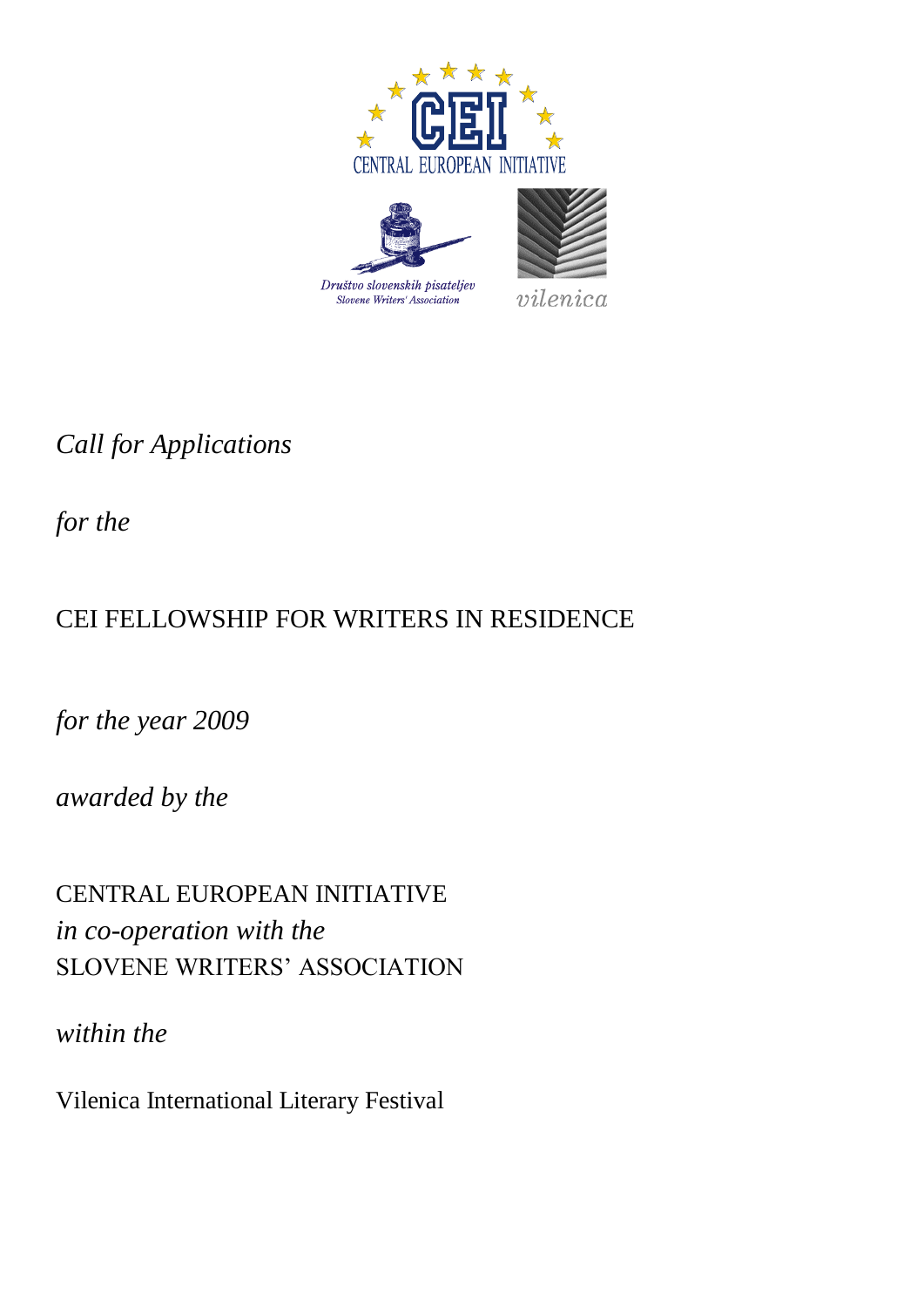#### **Overview**

The CEI Fellowship for Writers in Residence is a newly established award aimed at encouraging crossborder cooperation and promotion in the field of literature for young writers from Central European countries not yet part of the European Union. The fellowship is endowed with a cash award of EUR 5,000 for a three-month stay in any of the Central European Initiative Member States, selected by the candidate. The fellowship winner will be guest of the 24<sup>th</sup> Vilenica International Literary Festival which will take place from 2 to 6 September 2009 at various locations in Slovenia. At the opening of the festival the fellowship winner will be officially announced and presented at one of the festival events. The candidate is eligible for the fellowship from 1 September 2009 till 1 September 2010. Within 60 days after completion of the residency the candidate must submit a written report.

*The Central European Initiative (CEI)* is composed of 18 Member States: Albania, Austria, Belarus, Bosnia and Herzegovina, Bulgaria, Croatia, the Czech Republic, Hungary, Italy, Macedonia, Moldova, Montenegro, Poland, Romania, Serbia, Slovakia, Slovenia and Ukraine. They embrace a territory of 2.4 million square kilometres and a population of nearly 250 million. The CEI was the first regional co-operation forum on the political map of Central, Eastern and South-Eastern Europe and has among all regional groupings the longest tradition and covers the largest area. It was established in 1989 by Austria, Italy, Hungary and Yugoslavia with the aim of establishing a platform of mutual political, economic, scientific and cultural cooperation called Quadrangular Co-operation. From its very inception the CEI has promoted cohesion and solidarity among its Member States. In recent years it has emerged as one of the foremost platforms for regional co-operation. One of the CEI main objectives is to bring the countries of Central, Eastern and South-eastern Europe closer together and assist them in their preparation process for EU membership through economic, human and institutional development. www.ceinet.org.

*The Slovene Writers' Association* produces and carries out contemporary public programmes in the field of literature. With a wide array of programmes and activities, it represents the most active organisation and the main centre of literary activity in Slovenia. The role of principal operator of public programmes in literature is also recognised by the Ministry of Culture with its active support and regular financing. The beginnings of the association can be traced back to 1872, when authors started to organise, but it took the current name in 1968. It was presided by distinguished Slovene writers. The Slovene Writers' Association promotes creative freedom, acts as advocate to improve the status of Slovene literature and writers, and brings together writers from the entire Slovene cultural space, regardless of the borders. Always critical and creative, the association has helped make significant changes in the Slovene social and cultural space and life. It was very active during Slovenia's quest for independence and the formation of the young country. The association fosters regular relations with international writers and carries out internationally acclaimed programmes. www.drustvopisateljev.si

*The Vilenica International Literary Festival*, a gathering of poets, prose writers, playwrights and essayists, but also translators, publishers, editors and critics from Central Europe and beyond is organised by the Slovene Writers' Association in collaboration with the Cultural Society Vilenica from Sežana. Since the first Vilenica international festival in1986, the climax of the event has been the presentation of the Vilenica International Literary Prize, awarded by the Slovene Writers' Association to a Central European author for outstanding achievements in the field of literature and essay writing. Vilenica Prize Winners include: Fulvio Tomizza, Peter Handke, Peter Esterházy, Jan Skácel, Tomas Venclova, Zbigniew Herbert, Milan Kundera, Libuše Moníková, Josip Osti, Adolf Muschg, Adam Zagajewski, Pavel Vilikovský, Peter Nádas, Erica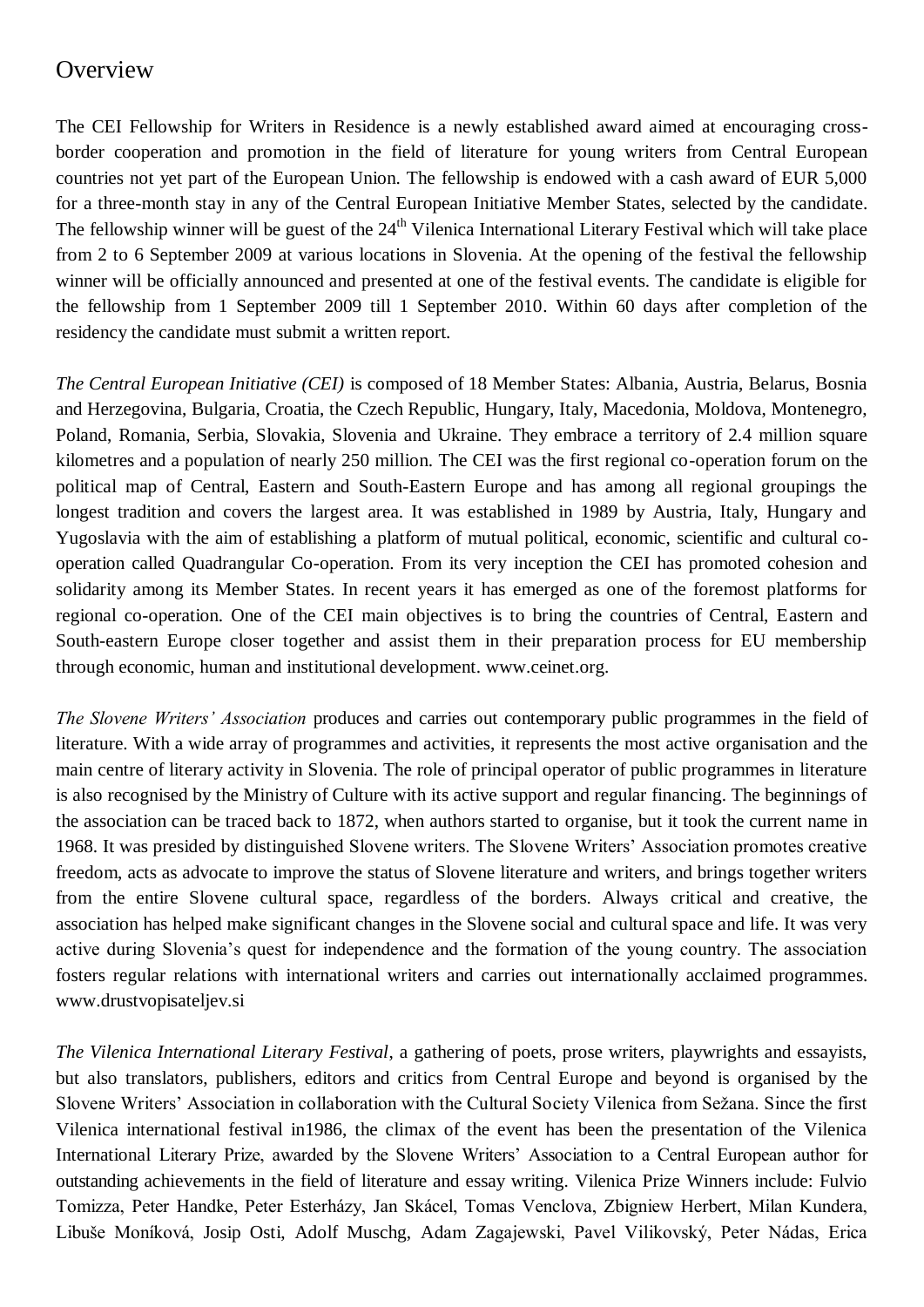Pedretti, Slavko Mihalić, Jaan Kaplinski, Ana Blandiana, Mirko Kovač, Brigitte Kronauer, Karl-Markus Gauss, Ilma Rakusa, Miodrag Pavlović, Goran Stefanovski and Andrzej Stasiuk. Vilenica features numerous literary and cultural events; the theoretical part of the festival provides many opportunities for in-depth debates, while social events add to a relaxed atmosphere for socializing and meeting. www.vilenica.si.

#### Conditions of entry

Applicants eligible for the fellowship are writers from all genres under 35 (born after 1974) from CEI Member States which are not part of the European Union (Albania, Belarus, Bosnia and Herzegovina, Croatia, Macedonia, Moldova, Montenegro, Serbia and Ukraine).

# Application guidelines

The deadline for applications is 1 June 2009. Applications must be received in a sealed envelope by regular mail. The committee will consider entries which reach the address below by 1 June 2009.

Slovene Writers' Association (Writer In Residence) Tomšičeva 12 SI-1000 Liubliana Slovenia

The application must include the following obligatory enclosures:

- 1. A filled in registration form (find attached).
- 2. A biography in English (max. 1800 characters without spaces).
- 3. Copy of a valid ID or passport with the visible date and place of birth, and the citizenship.
- 4. A bibliography in English (max. 3600 characters without spaces).
- 5. A description in English of the project to be undertaken during the three-month residence, and if possible a contact address in the host country (max 4500 characters without spaces).
- 6. One letter of recommendation in English (max. 1800 characters without spaces).

Incomplete entries will not be considered.

### Application procedure

- 1. The application form will be distributed through all major writers' organizations in the candidate states, on the web-page of the CEI, the SWA and the Vilenica festival, namely: www.ceinet.org, [www.drustvopisateljev.si](http://www.drustvopisateljev.si/) and www.vilenica.si.
- 2. The international committee including members from Slovenia, Italy and Austria will consider the entries received at the above address by 1 June 2009.
- 3. Entries will be evaluated according to the following criterion: 30% (3 points) for the bibliography, 50%
- (5 points) for the project description and 20% (2 points) for the letter of recommendation.
- 3. All the candidates will be notified of the decision of the committee by 15 July 2009.
- 4. The fellowship winner will be officially announced at the opening of the festival on 2 September 2009